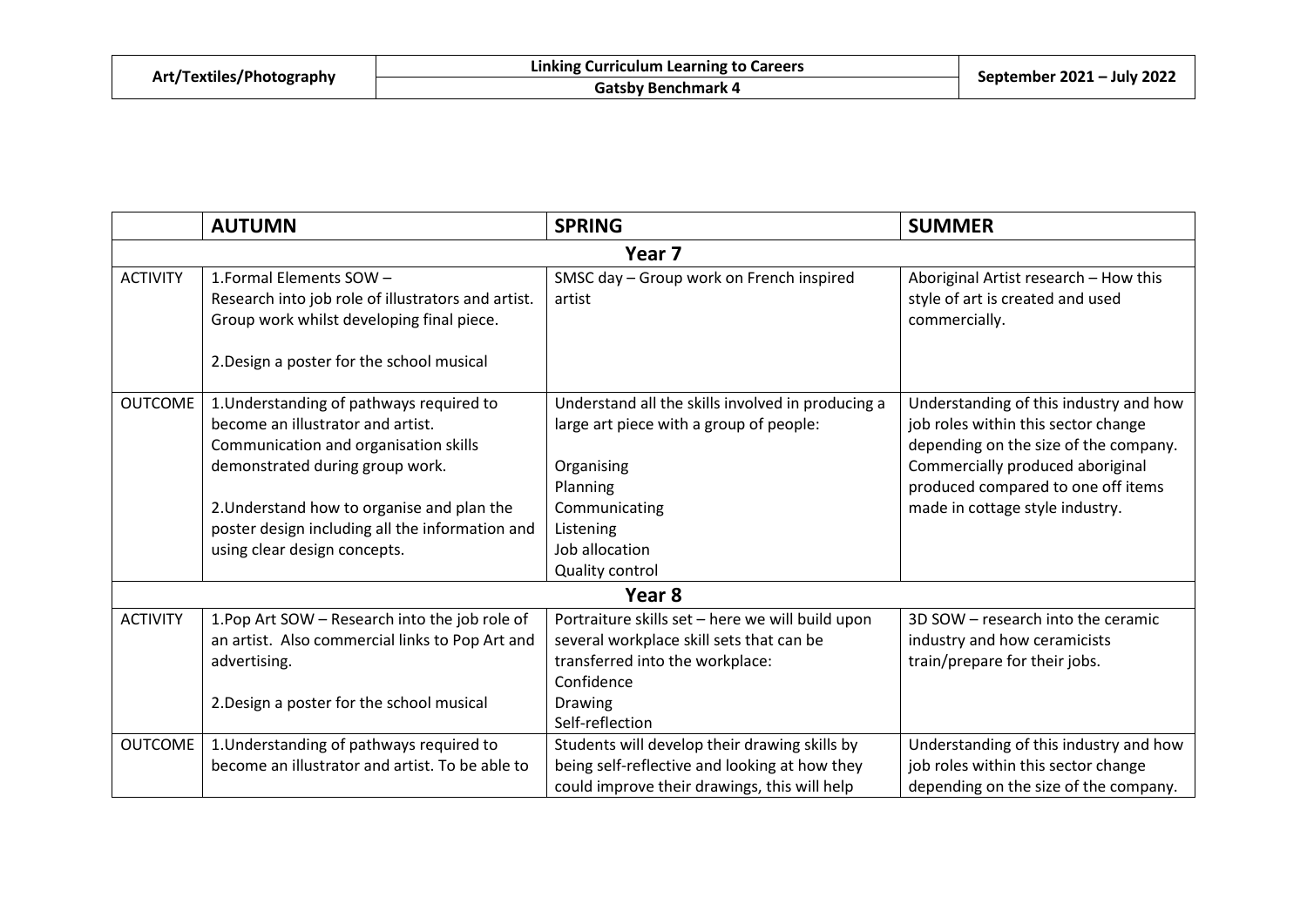| Art/Textiles/Photography | Linking Curriculum Learning to Careers | September 2021 - July 2022 |  |
|--------------------------|----------------------------------------|----------------------------|--|
|                          | Gatsby Benchmark 4                     |                            |  |

|                 | link the art world to advertising and explain<br>which jobs that involves.                                                                                                                                                                                                                                                                                                                              | them to be more confident in their drawing<br>skills.                                                                                                                                                                                                                           | Commercially produced ceramics<br>compared to one off items.                                                                                                                         |
|-----------------|---------------------------------------------------------------------------------------------------------------------------------------------------------------------------------------------------------------------------------------------------------------------------------------------------------------------------------------------------------------------------------------------------------|---------------------------------------------------------------------------------------------------------------------------------------------------------------------------------------------------------------------------------------------------------------------------------|--------------------------------------------------------------------------------------------------------------------------------------------------------------------------------------|
|                 | Communication and organisation skills<br>demonstrated during group work.                                                                                                                                                                                                                                                                                                                                | All of these skills are used in the workplace and<br>students will be made aware of these links.                                                                                                                                                                                |                                                                                                                                                                                      |
|                 | 2. Understand how to organise and plan the<br>poster design including all the information and<br>using clear design concepts.                                                                                                                                                                                                                                                                           |                                                                                                                                                                                                                                                                                 |                                                                                                                                                                                      |
|                 |                                                                                                                                                                                                                                                                                                                                                                                                         | Year 9                                                                                                                                                                                                                                                                          |                                                                                                                                                                                      |
| <b>ACTIVITY</b> | 1. Work-shops about techniques - artists linked<br>through out - opportunities for discussion<br>around how these careers work practically and<br>what skills are required whether commercial<br>businesses or cottage industries.                                                                                                                                                                      | Sainsbury Centre Trip/UEA tour                                                                                                                                                                                                                                                  | Year 9 Exhibition                                                                                                                                                                    |
|                 | 2.Artist/designer research                                                                                                                                                                                                                                                                                                                                                                              |                                                                                                                                                                                                                                                                                 |                                                                                                                                                                                      |
| <b>OUTCOME</b>  | 1. Students understand the differences<br>between creative job roles in terms of size and<br>industry.<br>2. Through independent research relevant to<br>their project's students will research an artist,<br>designer, crafter, illustrator etc. to help inform<br>their own practice. Students will understand<br>what pathway these artists etc. followed to be<br>able to enter into these careers. | Students learn about the job roles used in a<br>gallery/museum setting. Interview staff and<br>complete questionnaire.<br>Students also learn about the range of courses<br>available at the UEA and complete workshops<br>about different pathways into a range of<br>careers. | Students learn how to curate their<br>exhibition across all endorsements.<br>Organise/design posters, advertising,<br>social media, hospitality, hanging and<br>displaying the work. |
|                 |                                                                                                                                                                                                                                                                                                                                                                                                         |                                                                                                                                                                                                                                                                                 |                                                                                                                                                                                      |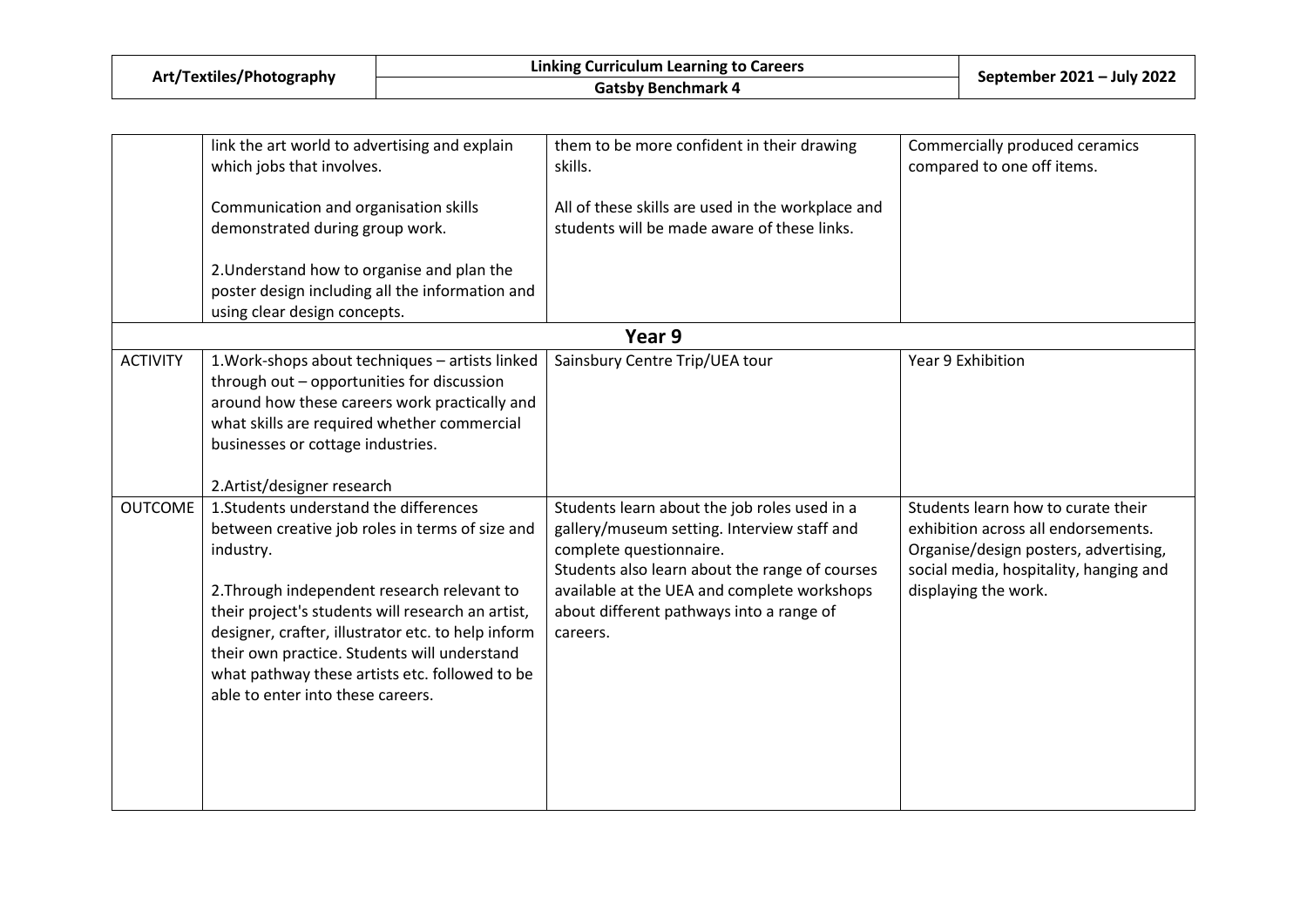| Art/Textiles/Photography |  |
|--------------------------|--|
|                          |  |

|                 | Year 10                                                                                                                                                                                                                                                                                                                                                                                                                                                                                                                                                                                                                                                                                                 |                                                                                                                                                                                                                                                                                                                                                                                                                                                                                                                                                                                                                                                                                                      |                                                                                                                                                                                                                                                                                                                                                                                                                                                                                                                                                                                                                                                                                                                  |  |
|-----------------|---------------------------------------------------------------------------------------------------------------------------------------------------------------------------------------------------------------------------------------------------------------------------------------------------------------------------------------------------------------------------------------------------------------------------------------------------------------------------------------------------------------------------------------------------------------------------------------------------------------------------------------------------------------------------------------------------------|------------------------------------------------------------------------------------------------------------------------------------------------------------------------------------------------------------------------------------------------------------------------------------------------------------------------------------------------------------------------------------------------------------------------------------------------------------------------------------------------------------------------------------------------------------------------------------------------------------------------------------------------------------------------------------------------------|------------------------------------------------------------------------------------------------------------------------------------------------------------------------------------------------------------------------------------------------------------------------------------------------------------------------------------------------------------------------------------------------------------------------------------------------------------------------------------------------------------------------------------------------------------------------------------------------------------------------------------------------------------------------------------------------------------------|--|
| <b>ACTIVITY</b> | 1. Artist and designer research through<br>thematic projects.<br>2. We will build upon several workplace skill<br>sets that can be transferred into the<br>workplace:<br>Confidence, Drawing, Self-reflection,<br>creativity, independence and project<br>management.                                                                                                                                                                                                                                                                                                                                                                                                                                   | 1. Artist and designer research through thematic<br>projects.<br>2. We will build upon several workplace skill<br>sets that can be transferred into the workplace:<br>Confidence, Drawing, Self-reflection, creativity,<br>independence and project management.                                                                                                                                                                                                                                                                                                                                                                                                                                      | 1. Artist and designer research through<br>thematic projects.<br>2. We will build upon several workplace<br>skill sets that can be transferred into<br>the workplace:<br>Confidence, Drawing, Self-reflection,<br>creativity, independence and project<br>management.                                                                                                                                                                                                                                                                                                                                                                                                                                            |  |
| <b>OUTCOME</b>  | 1. Through independent research relevant to<br>their project's students will research an artist,<br>designer, crafter, illustrator etc. to help inform<br>their own practice. Students will understand<br>what pathway these artists etc. followed to be<br>able to enter into these careers.<br>2. Students will develop their drawing skills by<br>being self-reflective and looking at how they<br>could improve their drawings, this will help<br>them to be more confident in their drawing<br>skills. Managing their thematic projects,<br>meeting deadlines etc will be a valuable skill.<br>All of these skills are used in the workplace<br>and students will be made aware of these<br>links. | 1. Through independent research relevant to<br>their project's students will research an artist,<br>designer, crafter, illustrator etc. to help inform<br>their own practice. Students will understand<br>what pathway these artists etc. followed to be<br>able to enter into these careers.<br>2. Students will develop their drawing skills by<br>being self-reflective and looking at how they<br>could improve their drawings, this will help<br>them to be more confident in their drawing<br>skills. Managing their thematic projects,<br>meeting deadlines etc will be a valuable skill.<br>All of these skills are used in the workplace and<br>students will be made aware of these links. | 1. Through independent research<br>relevant to their project's students will<br>research an artist, designer, crafter,<br>illustrator etc. to help inform their own<br>practice. Students will understand what<br>pathway these artists etc. followed to<br>be able to enter into these careers.<br>2. Students will develop their drawing<br>skills by being self-reflective and<br>looking at how they could improve their<br>drawings, this will help them to be<br>more confident in their drawing skills.<br>Managing their thematic projects,<br>meeting deadlines etc will be a valuable<br>skill.<br>All of these skills are used in the<br>workplace and students will be made<br>aware of these links. |  |